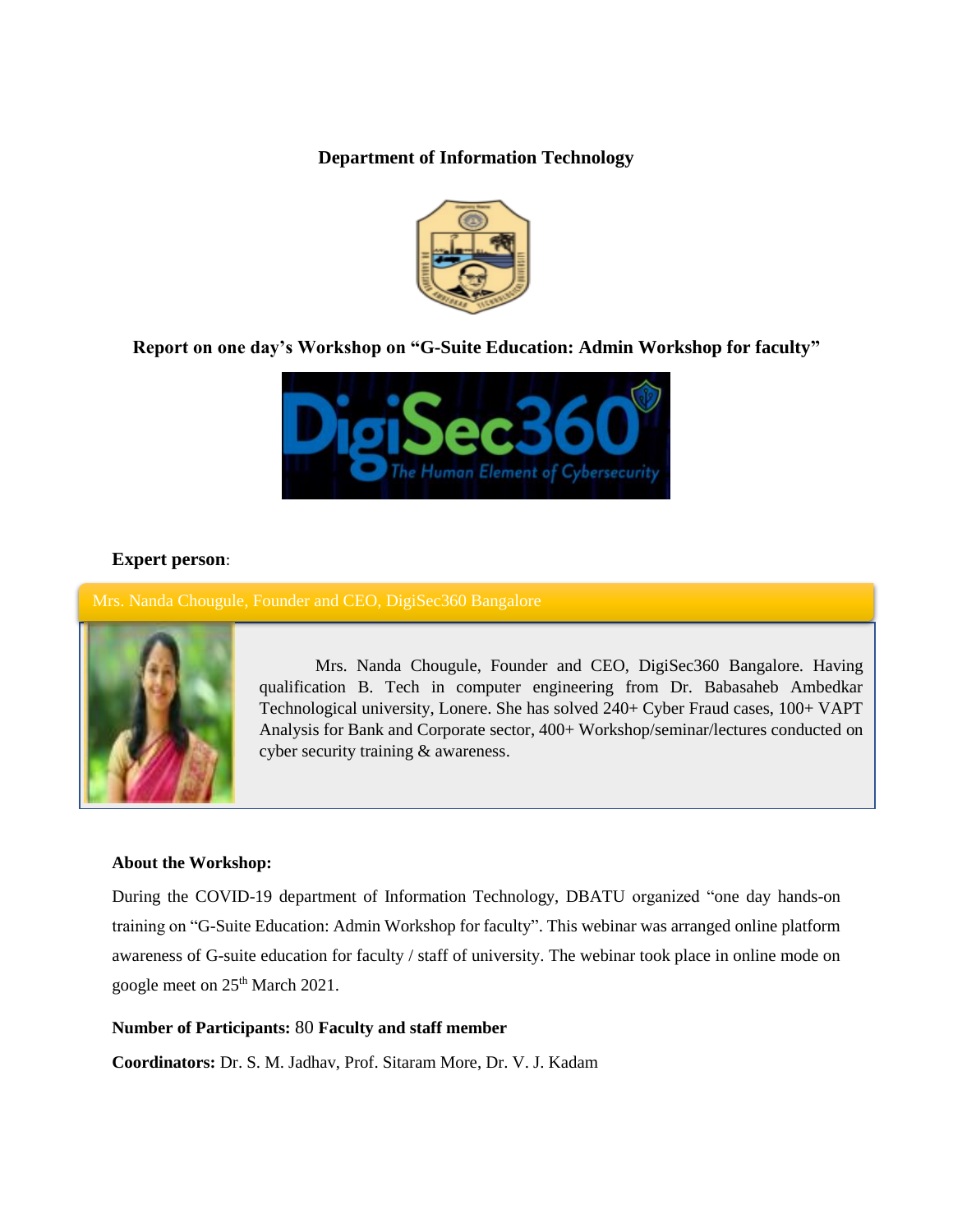#### **Inaugural Session:**

The programme started with an opening remark delivered by Dr. S. M. Jadhav coordinator of the programme and head of department information technology Dr. S. R. Sutar

### **Workshop Content:**

| <b>Program Name</b>                                                                             | <b>Main Topics Covered</b>                                   | <b>Date /Time/ Duration</b>             |
|-------------------------------------------------------------------------------------------------|--------------------------------------------------------------|-----------------------------------------|
| Program 1: Workshop for G-                                                                      | <b>G-Suite Admin</b>                                         | Admin Session 1:                        |
| <b>Suite Admin</b>                                                                              | - Introduction to G-Suite Admin                              |                                         |
| This hands-on training workshop                                                                 | Dashboard                                                    | Tuesday, 25 <sup>th</sup> March, 3:00pm |
| is designed to help G-Suite                                                                     | - Roles and Responsibilities of<br>G-Suite Admin             | 2 hrs.                                  |
| administrators master the                                                                       | - Google Workspace                                           |                                         |
| foundations of establishing and                                                                 | management - users, groups,<br>privileges, delegation etc.   |                                         |
| managing G Suite for DBATU                                                                      |                                                              |                                         |
| accounts.                                                                                       | - G-Suite: Security management<br>- Email Management - email |                                         |
| The workshop will help you to<br>learn G-Suite Admin dashboard,<br>management and security best | protection, logs and audit<br>checks                         |                                         |
| practices.                                                                                      |                                                              |                                         |

This hands-on training workshop was designed to help G- Suite administrators master the foundations of establishing and managing G Suite for DBATU accounts to learn G- Suite Admin dashboard, management and security best practices.

#### **Session Screenshot:**